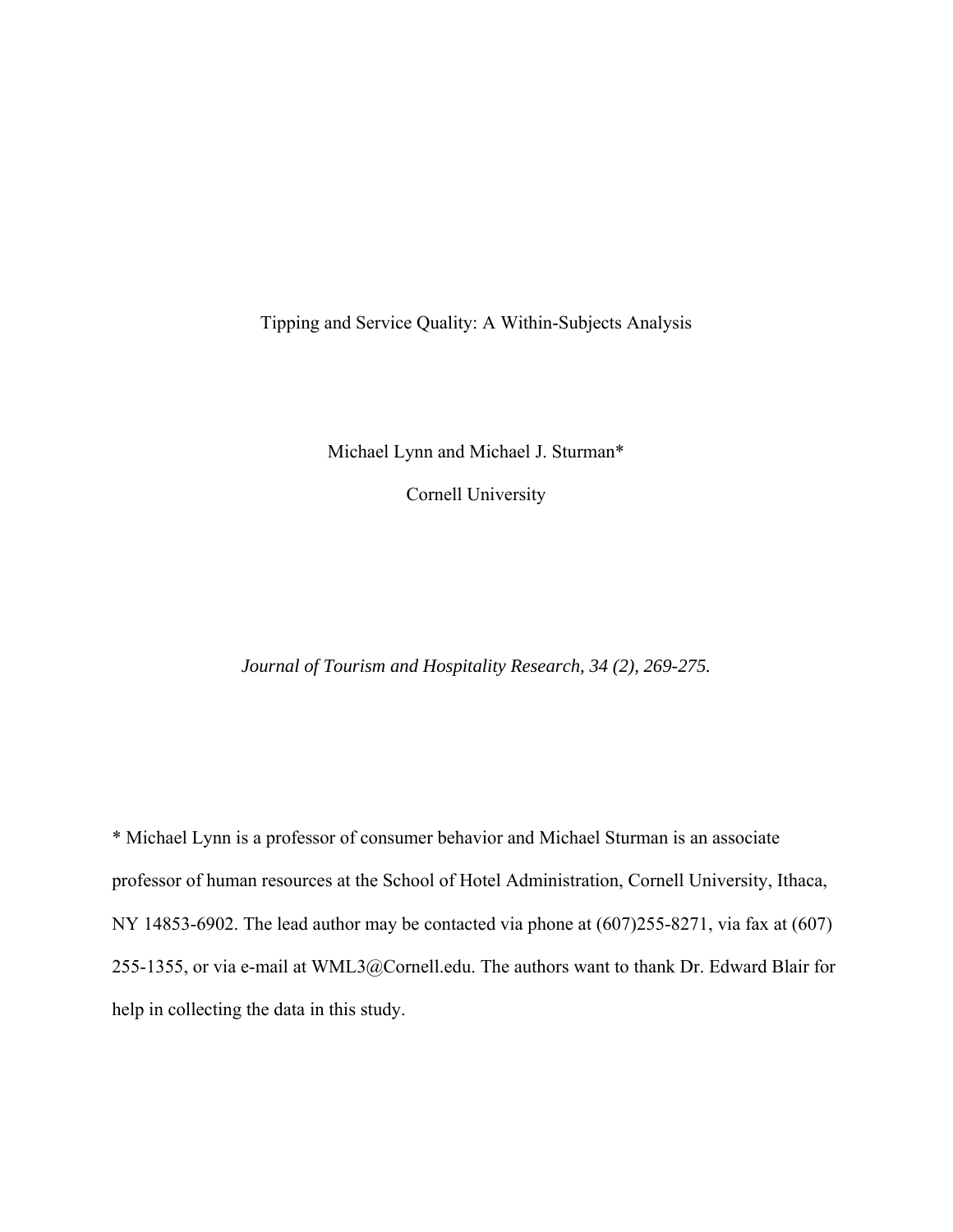Tipping and Service Quality: A Within-Subjects Analysis

#### ABSTRACT

Restaurant tips are supposed to be an incentive/reward for the delivery of good service. In order for tipping to serve this function, consumers must leave larger tips in response to better service. Numerous studies have found a relationship between evaluations of service and tip size, but these studies have involved between-subjects, correlational designs that mean the observed relationships could be due to extraversion, friendliness, generosity or other stable dispositional differences between tippers that affect both service ratings and tip sizes. The current study attempts to rule out these alternative explanations by examining the tipping behavior of 51 people across multiple dining occasions. Results indicate that tip sizes are reliably correlated with service ratings after controlling for the identity of the tipper and, therefore, all potential stable dispositional difference confounds. The theoretical and practical implications of this finding are discussed.

Keywords: tipping, service quality, equity, incentive, reward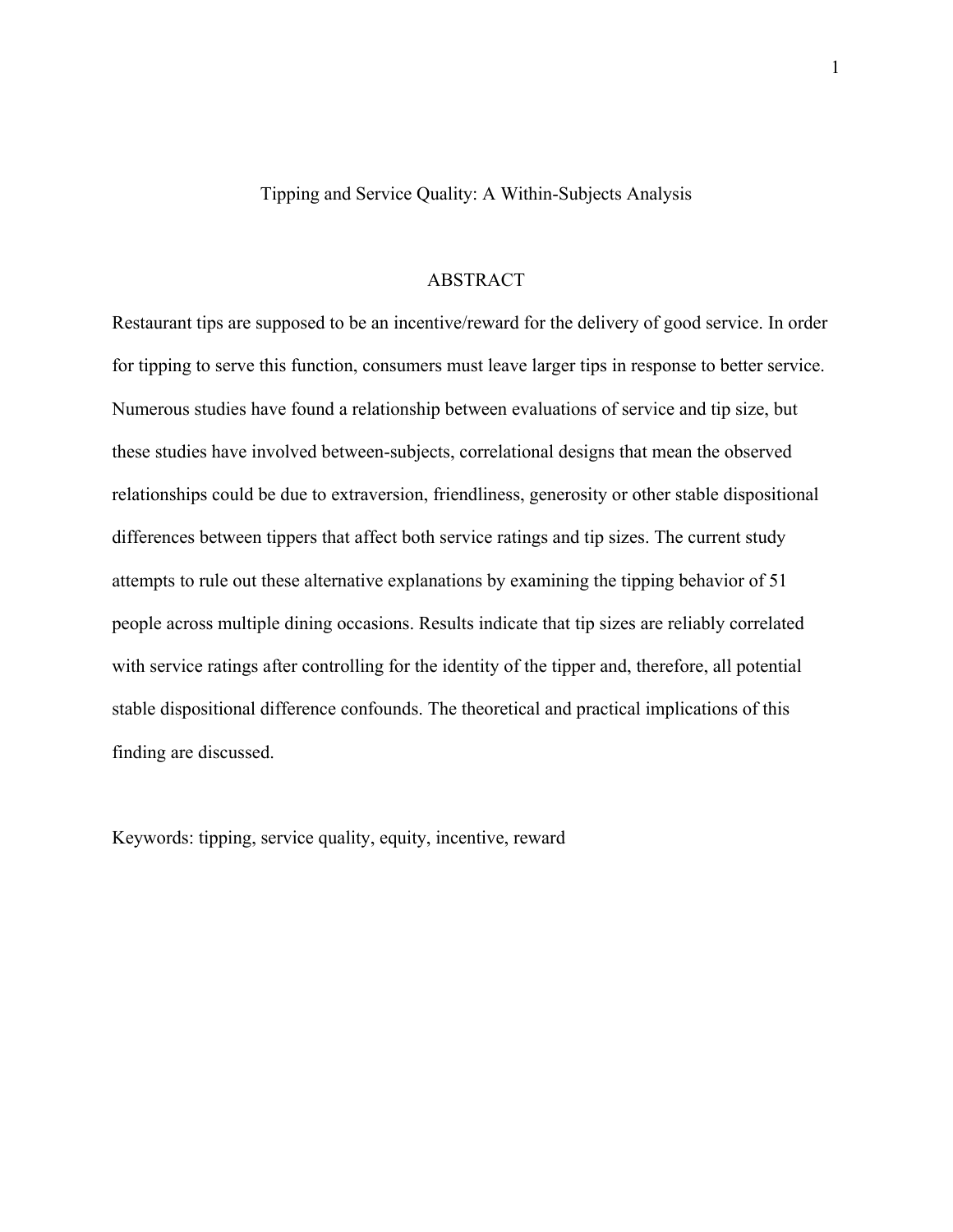Tipping and Service Quality: A Within-Subject Analysis

 Restaurant and bar patrons often leave voluntary payments of money (or tips) to the waiters and waitresses who have served them. These tips, which amount to about \$42 billion a year in the United States alone (Azar, 2007), are supposed to be an incentive/reward for good service. The highly customized nature of restaurant services makes it difficult for management to monitor and control the quality of waiters' and waitresses' efforts to serve their customers, so these quality control tasks are left up to customers via the institution of tipping. In fact, economists have theorized that tipping exists because it is the most efficient way to provide service workers with performance enhancing incentives/rewards (see Conlin, Lynn & O'Donoghue, 2003; Jacob & Page, 1980).

 In order for tipping to function as an incentive/reward for service, consumers must leave larger tips the better their evaluations of the service.<sup>1</sup> One reason for expecting them to do this can be found in a psychological theory called "equity theory." This theory is similar to the norm of reciprocity in positing that people are socialized to put more into their relationships with others the more they get out of those relationships (Walster, Berscheid & Walster, 1973). The theory suggests that consumers will feel some psychological pressure to leave larger tips the better the service they receive (Lynn & Graves, 1996). Consistent with this theoretical prediction, researchers have found that the tip sizes left by restaurant patrons are positively and reliably, though weakly, related to their evaluations of service (see Lynn, 2001 and 2003, for reviews). However, existing research on the relationship between service ratings and tip sizes has used a between-subjects, correlational design (c.f., Lynn & Grassman, 1990). This means that the observed relationships could be due to stable dispositional differences between tippers rather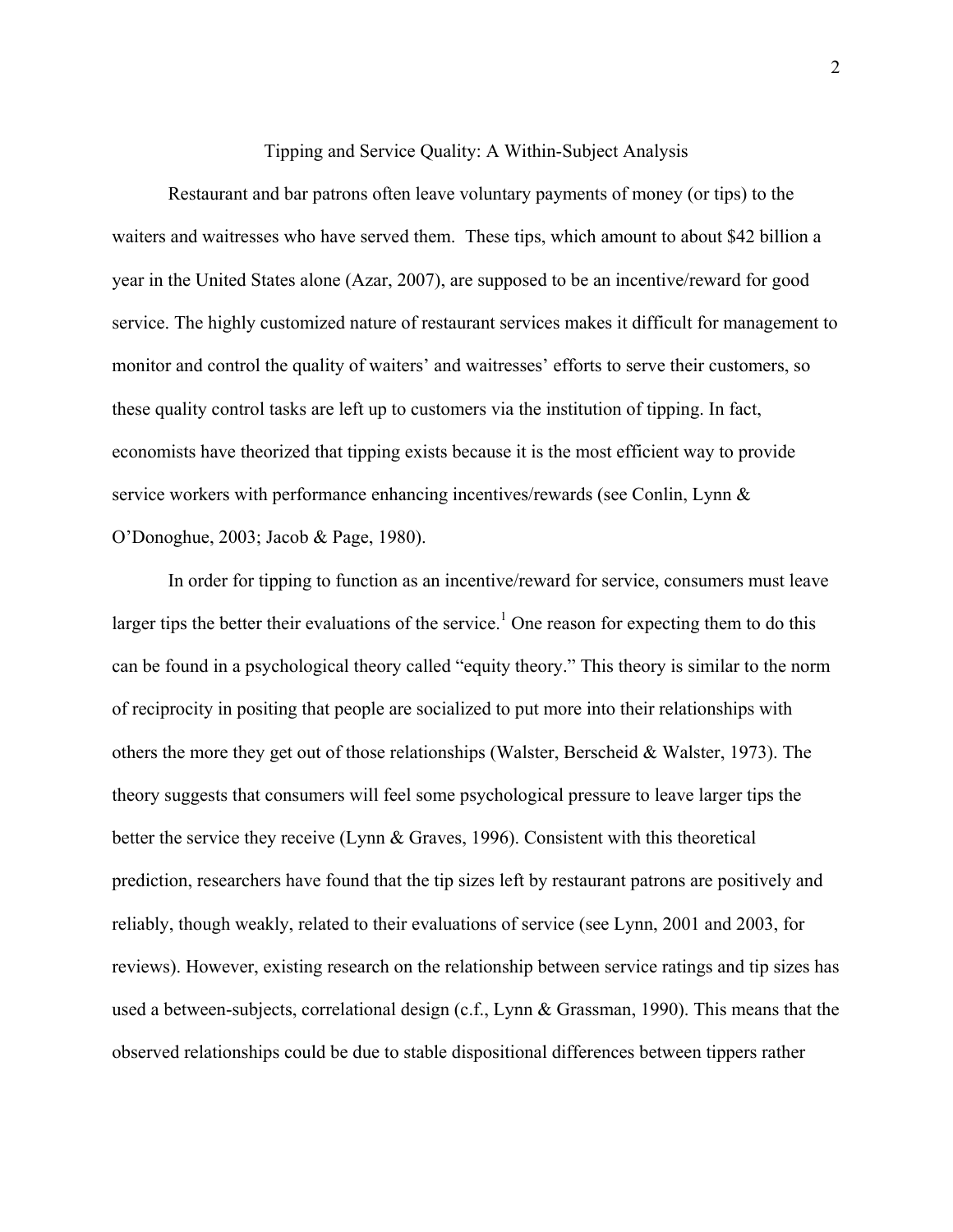than to a direct causal impact of service on tipping. For example, consumers with a strong dispositional tendency toward gratitude may rate service more highly and give larger tips than do consumers with a weaker dispositional tendency toward gratitude even if both receive comparable service. If so, this would create a spurious correlation between service ratings and tip sizes. Dispositional gratitude is not alone in this regard; other stable dispositional differences between tippers in extraversion, friendliness, generosity, etc... could also create a spurious relationship between service ratings and tip size. The purpose of the current research is to help rule out these stable dispositional differences between tippers as confounds responsible for the positive correlation between service ratings and tip sizes.

 Stable dispositional differences occur between individuals; it does not make sense to talk about stable dispositional differences within a single subject. This means that all stable dispositional differences between tippers can be eliminated as confounds of the service-tipping relationship by collecting multiple observations per subject and doing a within subjects analysis i.e, by statistically controlling for subjects/tippers. It is not necessary to identify, measure, and control for specific stable dispositions because as long as you control for the individual leaving the tip, you automatically control for all the stable dispositions that differentiate that individual from others in the sample. The present study provides such a within-subject assessment of the service-tipping relationship.

# METHOD

 Business students at a commuter college in a large southern city were asked to record information about each time they ate restaurant food over a four week period. Among the information recorded was the following: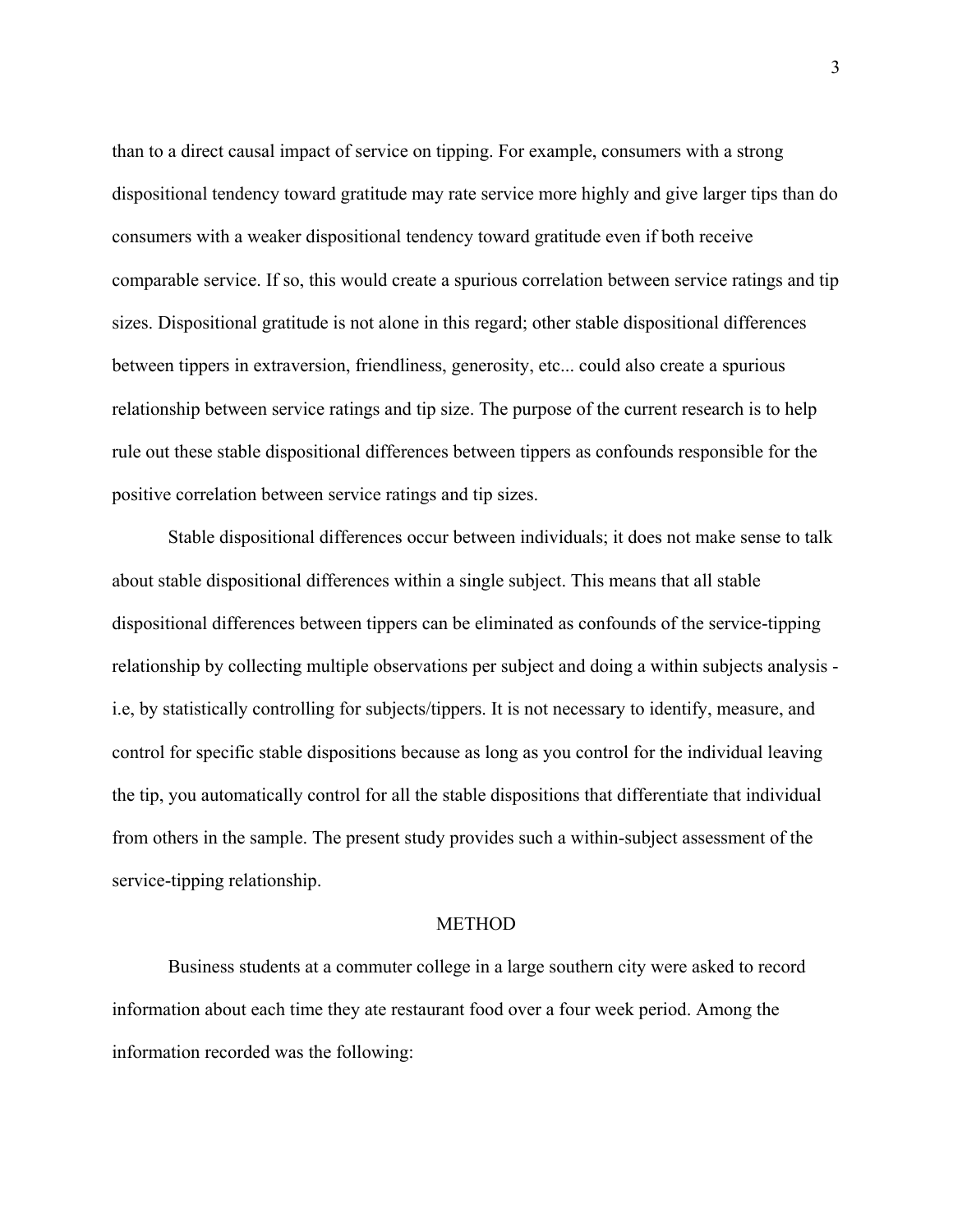(1) meal [breakfast, lunch, supper, other – this variable was dummy coded into lunch ( $y=1/n=0$ ) and breakfast/other  $(y=1/n=0)$ ],

(2) dessert (whether or not the participant had a dessert:  $y=1/n=0$ ),

(3) bill (amount of the bill for the entire party not counting tip),

(4) contribution (the amount of the bill not counting tip that the participant was personally responsible for paying),

(5) type of visit (ate at the restaurant, take out, or delivery),

(6) group size (number of people in the dining party),

(7) courses (number of courses the participant had),

(8) alcohol (whether or not the participant had alcohol:  $y=1/n=0$ ),

(9) service (whether or not the restaurant had waiter/waitress service:  $y=1/n=0$ ),

(10) service quality [a single item rating of service on a five point scale (with  $1 =$  poor and  $5 =$ 

excellent) similar to that used by Bodvarsson & Gibson, 1994; Bodvarsson, Lukstich &

McDermott, 2003; and Boyes, Mounts & Sowell, 2004], and

(11) tip (dollar and cents amount that the participant left as a tip; this amount was divided by contribution to obtain a measure of tip percentage).

 Dining occurrences were retained for analysis in this study if they involved: (i) eating in the restaurant, (ii) waiter/waitress service, (iii) non-zero contributions from the participant, and (iv) non-missing values for the other variables. In addition, data had to come from a participant providing at least two valid observations in order to be retained for analysis in this study. Finally, one observation with a \$70 tip was dropped from the analysis as an outlier -- the next largest tip was \$15. The cleaned data set contained information about 275 dining occurrences experienced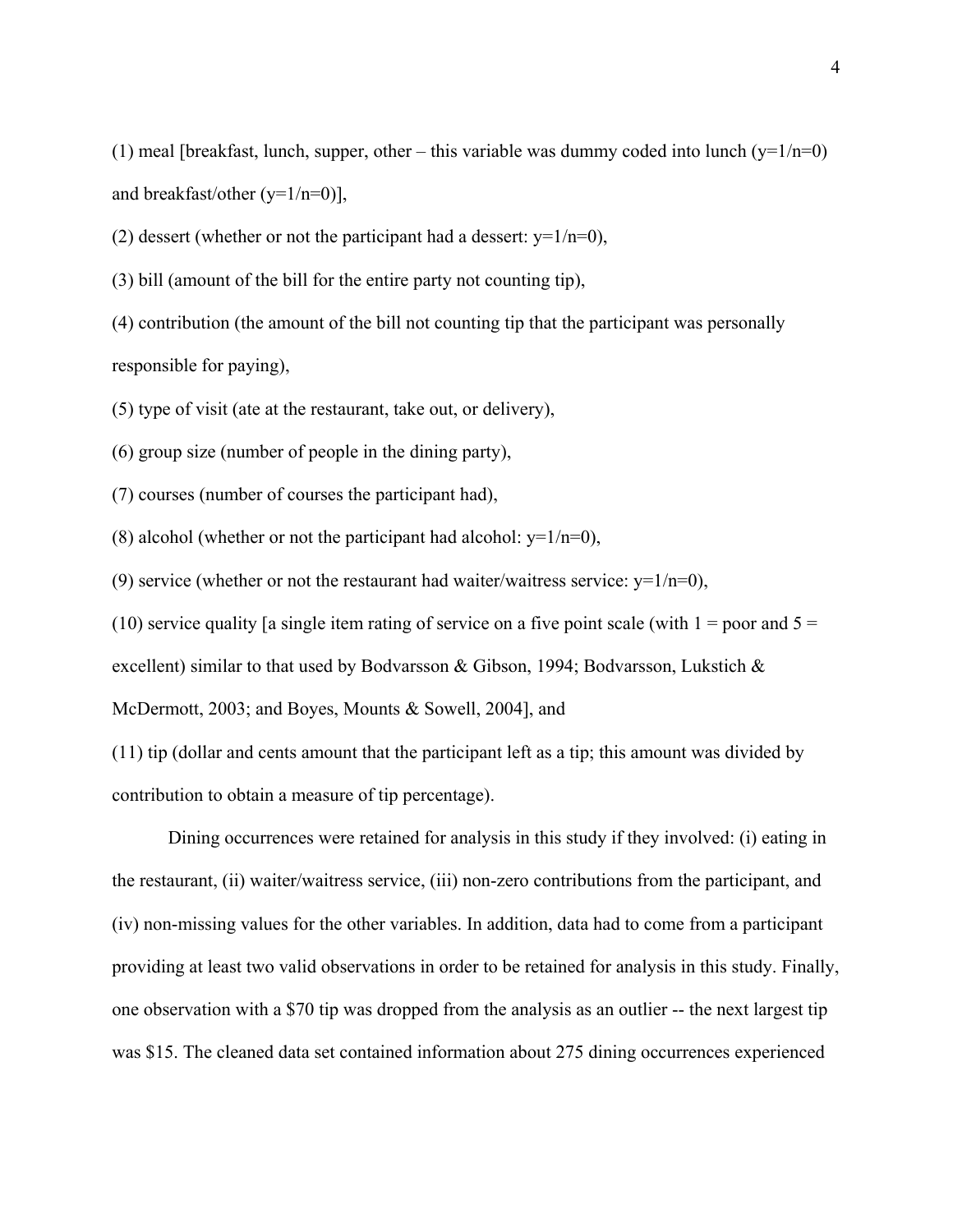by 51 participants. The number of observations (dining experiences) from each participant ranged from 2 to 24 with a mean of 5.39 and a standard deviation of 4.91.

#### RESULTS

 Subjects patronized a wide variety of restaurants, including Bennigans, Black Eyed Pea, Caraba's, Chili's, Denny's, Don Bravo Mexican, House of Pies, Houston's, IHOP, Landry's, Olive Garden, Pappasitos, Pizza Hut, Red Lobster, Rudy Lechners', TGI Friday, and 59 Diner. Forty-one percent of the meals recorded involved lunch, 31 percent involved alcohol consumption, and 16 percent involved dessert consumption. The number of people at the table ranged from 1 to 15 with a mean of 2.58 and a standard deviation of 1.55. Their bill sizes ranged from \$3.72 to \$197.00 with a mean of \$25.36 and a standard deviation of \$22.71 and their tip sizes ranged from \$0.20 to \$15.00 with a mean of \$2.99 and a standard deviation of \$2.47.

 Hierarchical linear modeling with restricted maximum likelihood estimation and robust standard errors was used to analyze the data. This involved estimation of two models -- a levelone (within subjects) model predicting percent tip from service quality, bill, contribution, group size, courses, dessert, alcohol, lunch, and breakfast/other; and a level-two model predicting both the intercept and the coefficient for service quality separately for each participant. The level-one model produced significant coefficients only for service quality  $(B = 2.06; t(50) = 2.57, p < .02)$ , contribution (B = -.050; t (265) = -3.99, p < .0001), and alcohol (B = 6.34; t (265) = 2.88, p < .005). 2 The negative effect of contribution (or personal bill size) and the positive effect of alcohol consumption replicate similar findings in the existing literature (see Lynn, 2006, for a review). Of particular interest, however, is the service quality effect, which indicated that, on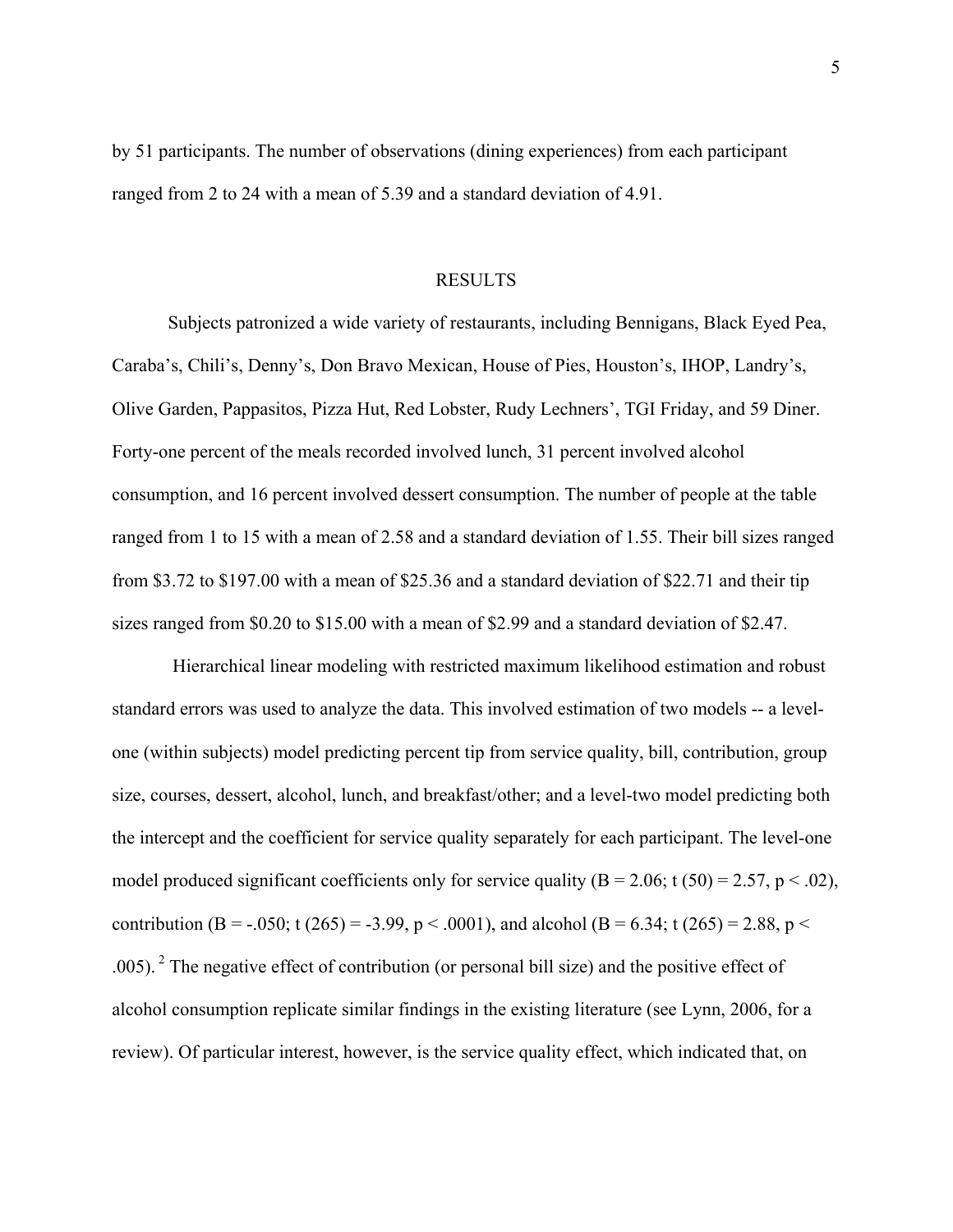average, participants tipped an extra two percent of the bill for each additional point they rated service on a five point scale. Tip sizes are related to service ratings in a within-subjects analysis, so the relationship is not attributable to stable dispositional differences between tippers.

Insert figure 1 about here

 $\mathcal{L}_\text{max}$  , where  $\mathcal{L}_\text{max}$  and  $\mathcal{L}_\text{max}$  and  $\mathcal{L}_\text{max}$ 

 $\mathcal{L}_\text{max}$  , where  $\mathcal{L}_\text{max}$  and  $\mathcal{L}_\text{max}$  and  $\mathcal{L}_\text{max}$ 

The level-two model indicated that the intercepts  $(\chi^2 (45) = 62.45, p < .05)$  and the coefficients for service quality ( $\chi^2$  (45) = 69.17, p < .05) varied significantly across participants. The specific values for the intercepts are not very meaningful, but they do indicate that there are indeed individual characteristics related to the amount that individuals tip. Of particular note for this paper, though, are the significant random effects for service quality. As already noted, tips increase two percentage points on average for each one point increase in service quality ratings. However, the specific relationship between service quality and tip percentage varied across subjects. As depicted in Figure 1, most participants increased their tips by one to two percent of the bill for each one point increase in service rating on a five point scale; however, many varied their tip percentages with service quality hardly at all, while others varied their tip percentages with service quality much more than the two point average. This variability in the tendency to base tips on service helps to explain why the service-tipping relationship is weaker than many expect – because the existence of people who do not tip as a reward dilutes the service-tipping relationship but probably not the expectations of a strong relationship among those who do tip as a reward. Interestingly, the participants' coefficients for service quality were significantly, positively correlated with their average tip percentages ( $r = .70$ ,  $n = 51$ ,  $p < .001$ ), meaning that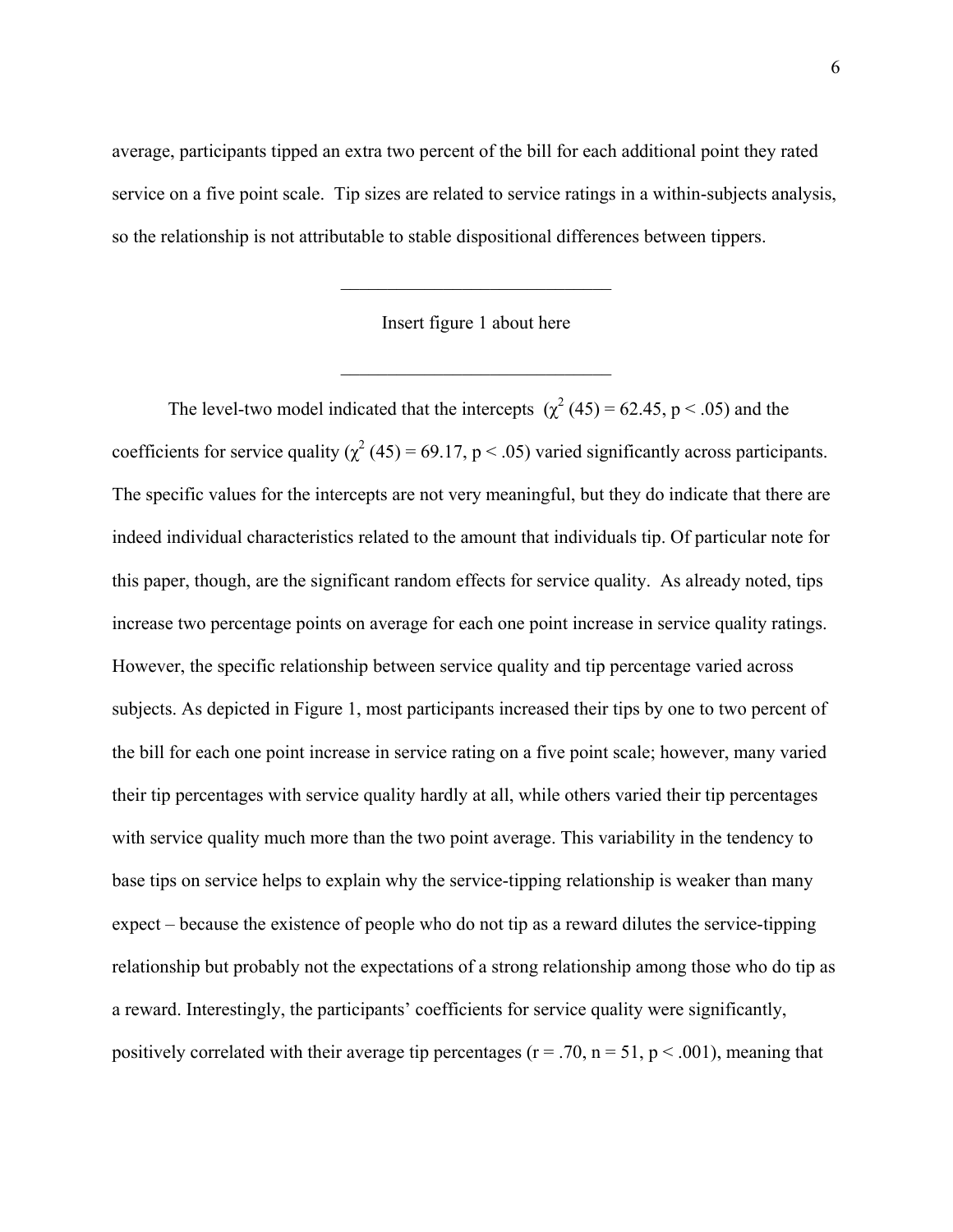the more people varied their tip percentages with service quality, the larger the tip percentages they left on average. This finding is consistent with two recent studies finding that people's selfreported desire to tip as a reward for service is positively related to their tip sizes (Azar, 2008; Lynn, 2008).

## DISCUSSION

 One concern about the methodology of the current study is the fact that the measure of tip size was self-reported by tippers. As a reviewer pointed out, these reports may have been biased in order to make the tipper appear generous or to make tips more consistent with service ratings. However, it would be difficult to get repeated measures of the tip sizes left by a subject that were not self-reported. Furthermore, these impression management pressures are not unique to this study because much of the research in this area relies upon self-reported tip sizes (see Lynn & McCall, 2000). Moreover, one study that tested for bias in self-reported tips found no evidence that they were inflated (Lynn & Grassman, 1990). That finding together with the current replication of previous findings about the effects on tipping of bill size, alcohol consumption, and motivation to reward service supports the validity of the tip reports used in this study.

 Another issue concerning the current methodology is its correlational nature, which does not allow strong causal inferences. However, ethical and practical considerations preclude randomly assigning restaurant patrons to receive good or bad service, so correlational research designs are the only way to assess service effects on tip sizes in naturalistic settings.<sup>3</sup> As a result, existing field research on service-tipping relationship has relied on cross-sectional, between

7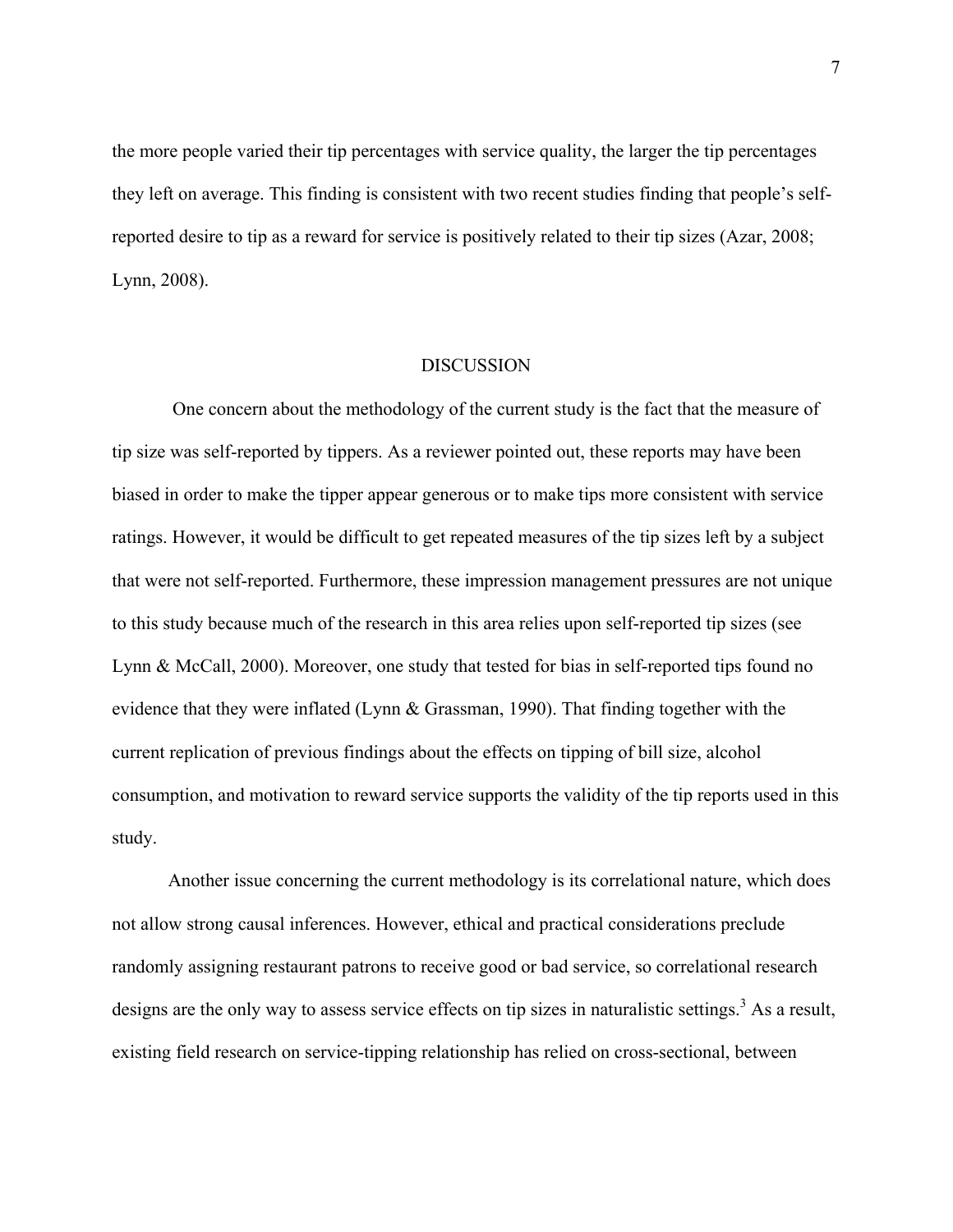subjects correlational studies. The current within-subjects design improves upon that existing research by ruling out stable dispositional differences between tippers (such as differences in dispositional gratitude, extraversion, friendliness, generosity, etc...) as potential confounds of the correlation between service ratings and tip sizes. Thus, this study contributes to the tipping literature by increasing the evidence that service has a positive, causal impact on tip sizes.

 Evidence supporting the causal impact of service on tip sizes is important for both theoretical and practical reasons. First, it speaks to the applicability of equity theory to marketplace exchanges between consumers and others. Although equity theory is well established (Walster, et. al., 1973), it is possible that different norms govern consumer-seller exchanges than govern the social and employer-employee exchanges that provide the context for most equity research. Supporting this possibility, one study has found that consumers' judgments of fairness are affected more by how much they get out of commercial exchanges than by how much the seller gets out of the exchange (Oliver & Swann, 1989). Evidence that consumers voluntarily tip more in response to receiving good service indicates that they are not always exclusively concerned with how much they get out of a commercial exchange and suggests that equity norms may govern at least some consumer-seller exchanges.

 Second, evidence supporting the effects of service on tip sizes provides indirect support for economic theory about the efficiency enhancing nature of tipping norms (Conlin, et. al., 2003; Jacob & Page, 1980) and for managerial use of tipping as an employee control mechanism (Lynn 2001). In order for tipping to efficiently provide incentives/rewards for good service, servers must perceive a contingency between their service efforts and tip incomes and those perceptions logically require that consumers tip more in response to good service. While it has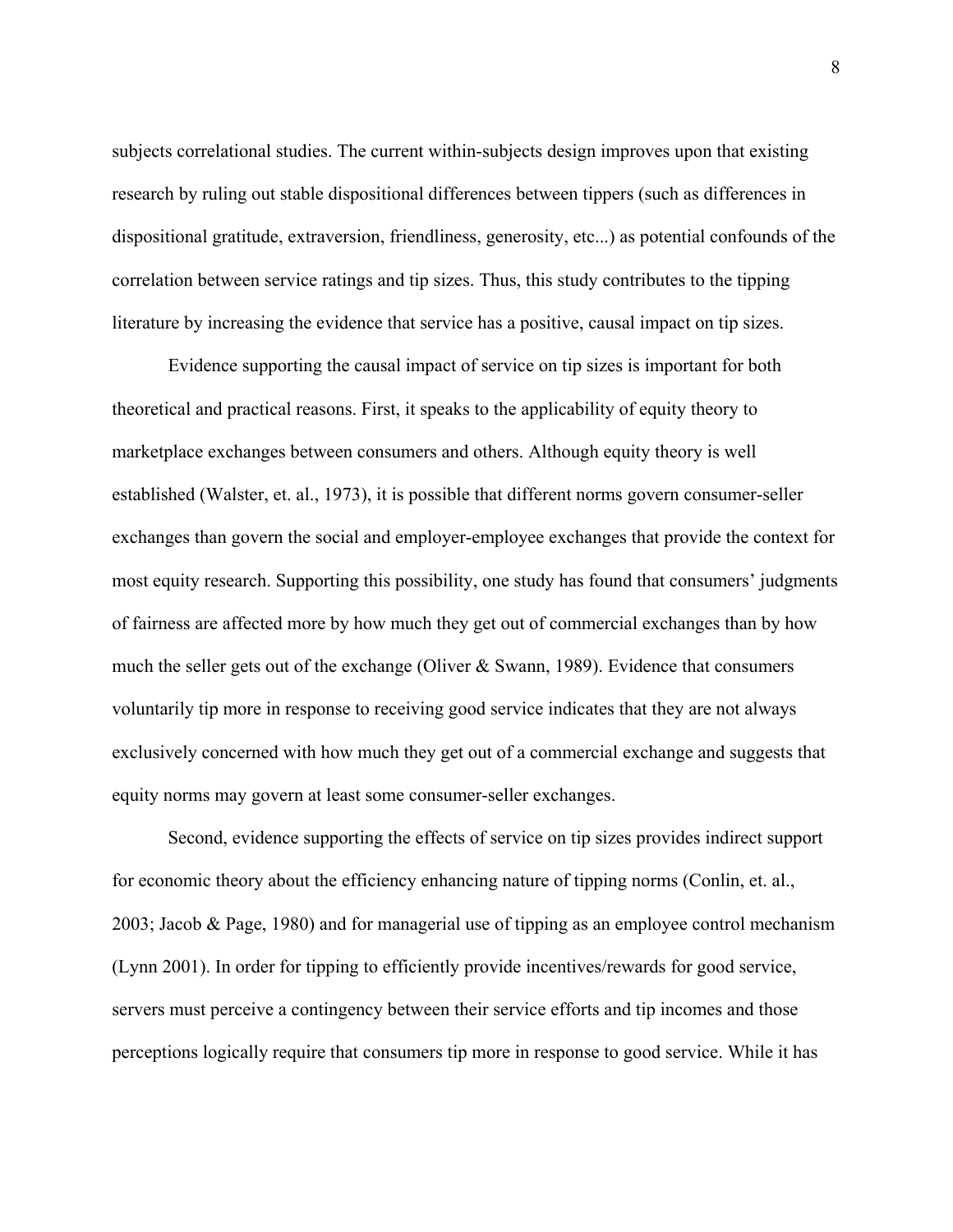been argued that the relationship between tips and service is too weak to be noticed by servers and, therefore, that tipping is unlikely to provide an effective incentive/reward for good service (Azar, 2007; Lynn 2001, 2003, Lynn & McCall, 2000), the current study found that the strength of the relationship varies considerably among consumers. It is possible that servers are able to perceive the relationship among those regular customers for whom it is strongest and, given the consistency of those strong service-tipping relationships with conventional expectations, generalize that relationship to all consumers. Ultimately, the impact of tipping on service levels is an empirical question that needs to be assessed directly. In the mean time, however, evidence that consumers do tip more in response to better service supports the possibility that tipping provides service enhancing incentives/rewards to waiters and waitresses.

## NOTE

1. Tipping can function as an incentive/reward for up-selling without being related to service as long as consumers tip a percentage of their bills. However, this paper focuses on tipping as an incentive/reward for service.

2. A similar analysis using absolute tip amount rather than percent tip as the dependent measure produced essentially the same results.

3. Role playing studies can and have been used to experimentally study hypothetical service effects on hypothetical tipping decisions (e.g., Azar, 2008; Bodvarsson & Gibson, 1999; Tse, 2003), but they have validity problems of their own (see Lynn, 2000).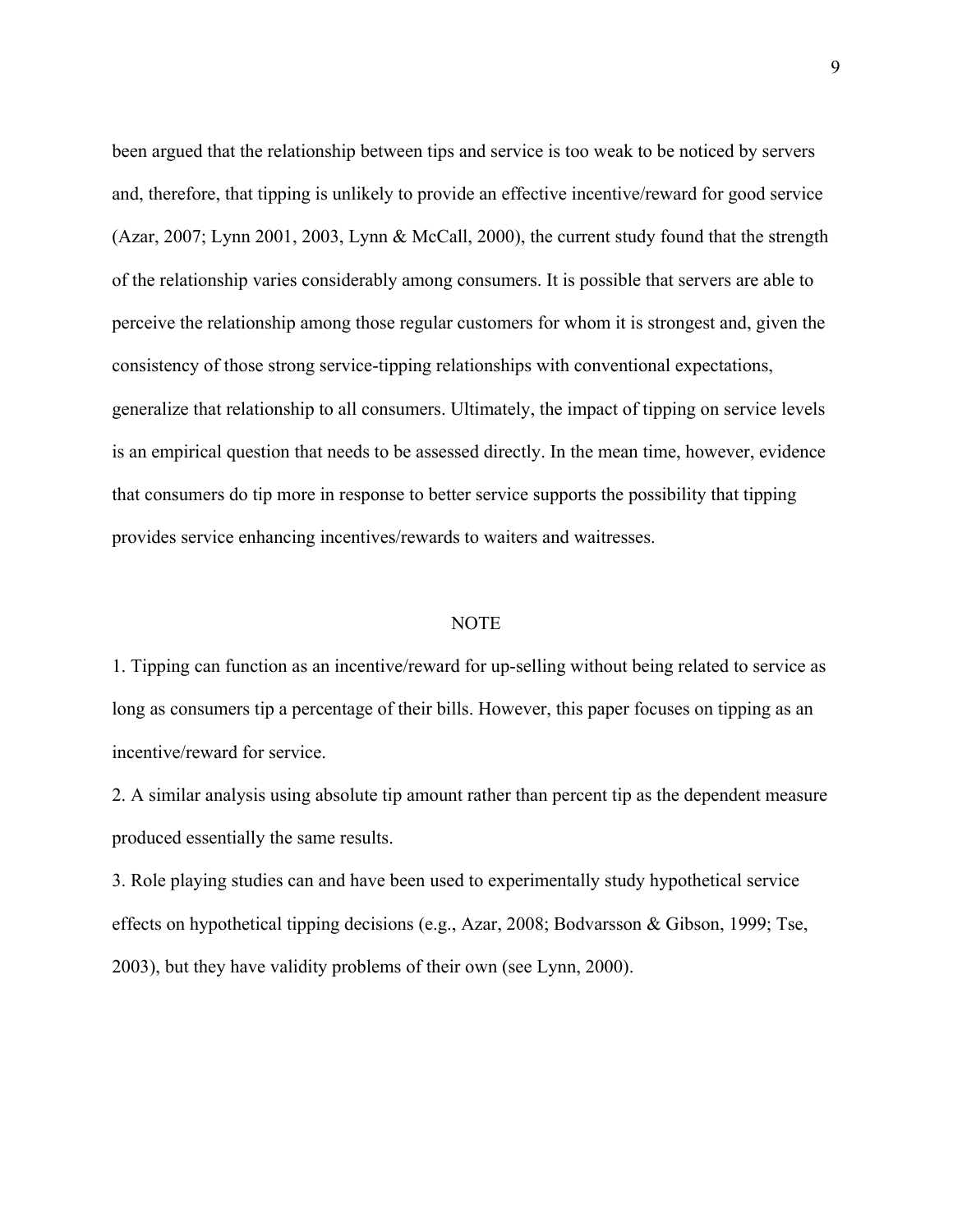### REFERENCES

- Azar, O. H. (2007). Incentives and service quality in the restaurant industry: The tipping-service puzzle. *Applied Economics*, 1-11, iFirst.
- Azar, O.H. (2008). Tipping motivations and behavior in the US and Israel. *Journal of Applied Social Psychology*, forthcoming.
- Bodvarsson, O. & Gibson, W. (1994). Gratuities and customer appraisal of service: Evidence from Minnesota restaurants. *Journal of Socio-Economics*, 23 (3), 287-302.
- Bodvarsson, O. & Gibson, W. (1999). An economic approach to tips and service quality: Results of a survey. *The Social Science Journal*, 36(1), 137-147.
- Bodvasson, O. Lukstich, W.A. & McDemott, S. (2003). Why do diners tip: Rule of thumb or valuation of service? *Applied Economics*, 35, 1659-1665.
- Boyes, W., Mounts, W.S. & Sowell, C. (2004). Monitoring and moral hazzard in restaurant tipping. *Journal of Applied Social Psychology*, 34(12), 2616-2628.
- Conlin, M., Lynn, M. & O'Donoghue, T. (2003). The norm of restaurant tipping. *Journal of Economic Behavior and Organization, 52*, 297-321.
- Jacob, N. & Page, A. (1980). Production, information costs and economic organization: The buyer monitoring case. *American Economic Review, 70*, 476-478.
- Lynn, M. (2000). The relationship between tipping and service quality: A comment on Bodvarsson and Gibson's article. *The Social Science Journal*, 37, 131-135.
- Lynn, M. (2001). Restaurant tipping and service quality: A tenuous relationship. *Cornell Hotel and Restaurant Administration Quarterly, 42*, 14-20.
- Lynn, M. (2003). Tip levels and service: An update, extension and reconciliation. *Cornell Hotel and Restaurant Administration Quarterly, 44*, 139-148.
- Lynn, M. (2006). Tipping in restaurants and around the globe: An interdisciplinary review. Chapter 31, pp. 626-643. In Mo. Altman (Ed.) *Handbook of contemporary behavioral economics: Foundations and developments*. Armonk, NY: M.E. Sharpe.
- Lynn, M. (2008). Individual differences in self-attributed motives for tipping: Antecedents, consequences and implications. Unpublished manuscript, Cornell University, Ithaca, NY.
- Lynn, M. & Grassman, A. (1990). Restaurant tipping: An examination of three "rational" explanations. *Journal of Economic Psychology, 11*, 169-181.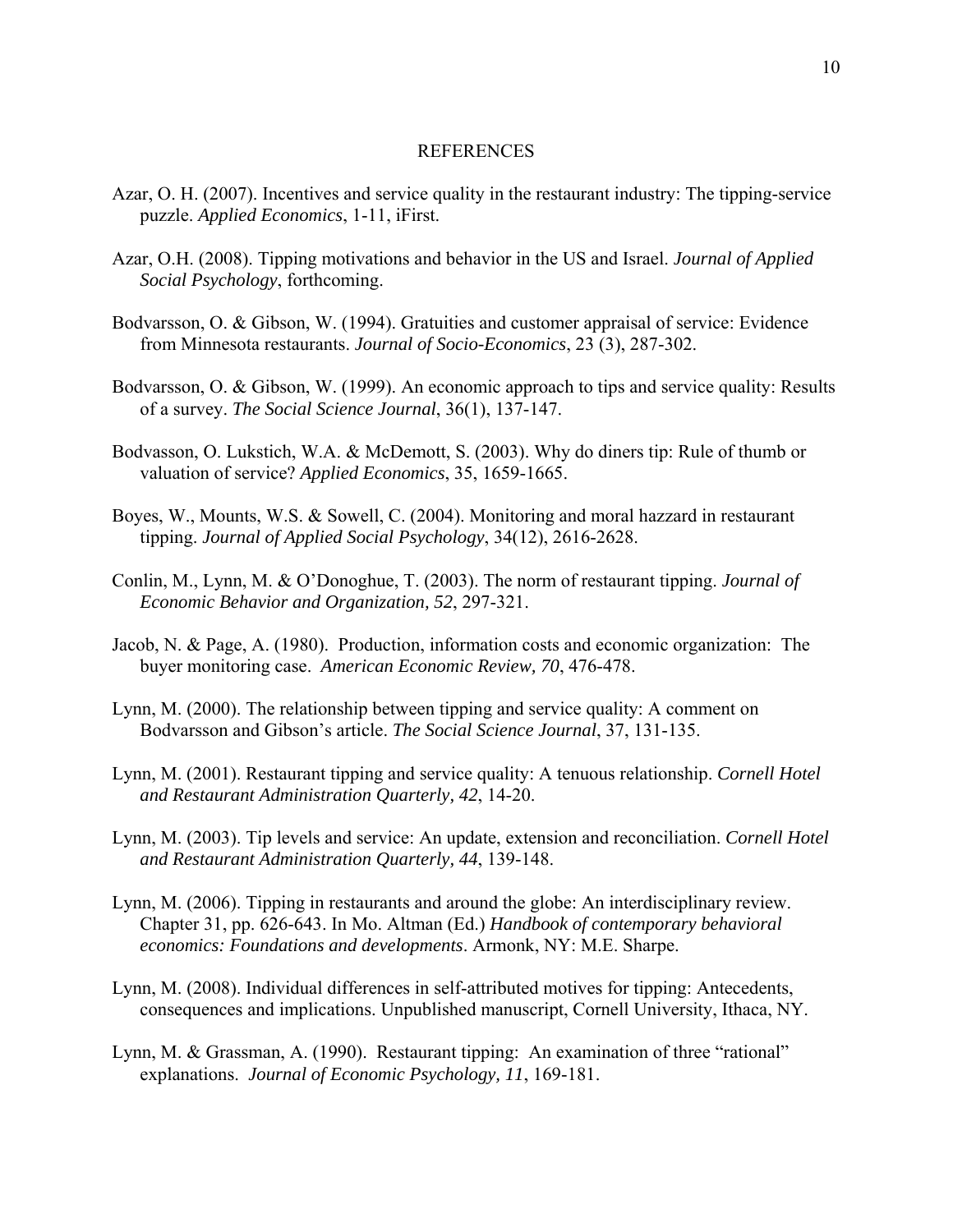- Lynn, M. & Graves, J. (1996). Tipping: An incentive/reward for service? *Hospitality Research Journal, 20,* 1-14.
- Lynn, M. & McCall, M. (2000). Gratitude and gratuity: A meta-analysis of research on the service-tipping relationship. *Journal of Socio-Economics, 29*, 203-214.
- Oliver, R.L. & Swan, J.E. (1989). Consumer perceptions of interpersonal equity and satisfaction in transactions: A field study approach. *Journal of Marketing, 53*, 21-35.
- Tse,A.C. (2003). Tipping behavior: A disconfirmation of expectation perspective. *International Journal of Hospitality Management*, 22, 461-467.
- Walster, E., Berscheid, E. & Walster, G.W. (1973). New directions in equity research. *Journal of Personality and Social Psychology, 25*, 151-176.